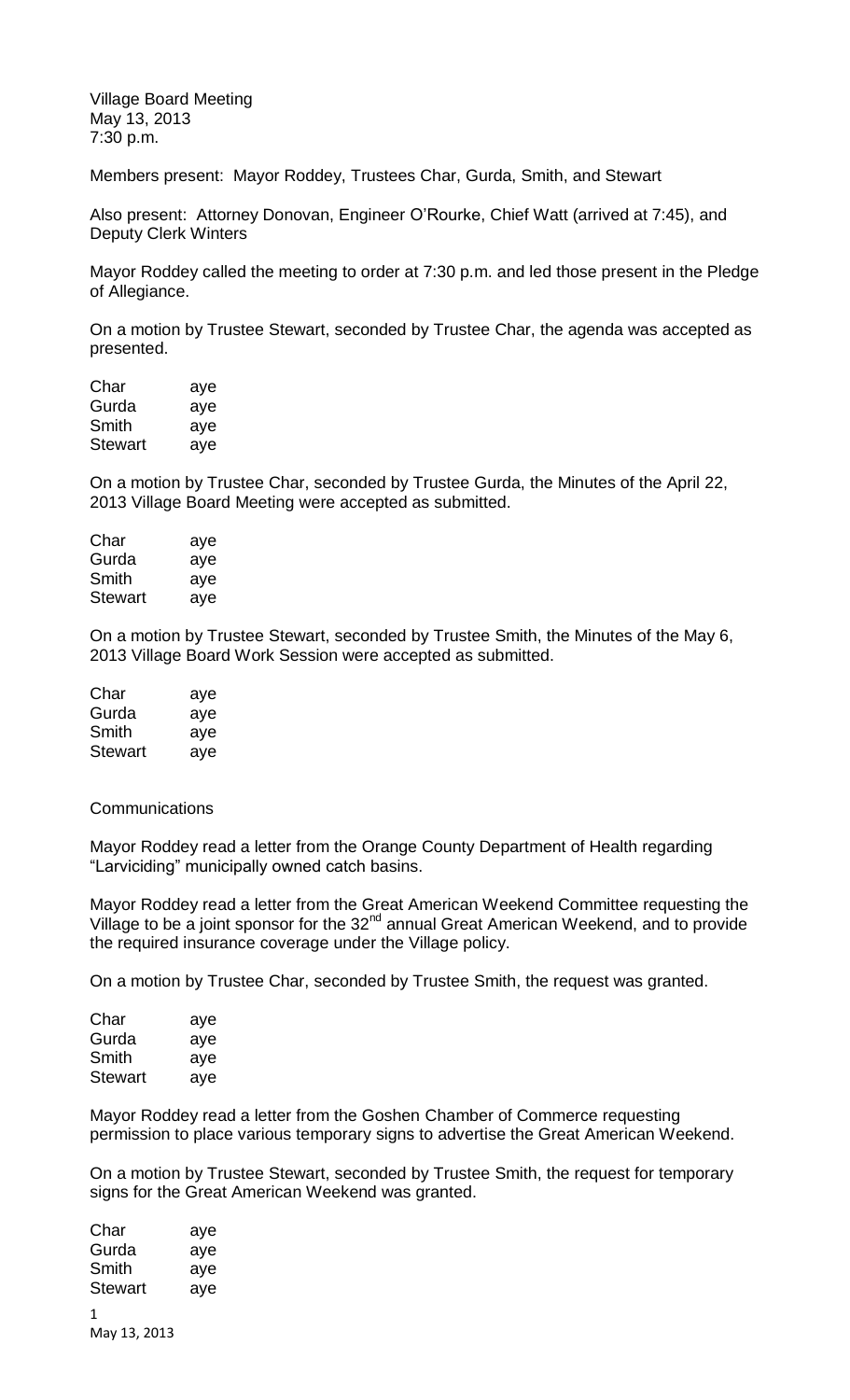## Items of Business

Mayor Roddey read a letter from Steve Esposito regarding the Young's Grove development sewer service request. Steve Esposito introduced the developers Steve and Ian Rieger and explained that the development is in the Town of Goshen on Craigville Road in the vicinity of Hasbrouck and Ridge Roads. He said that the development will consist of 105 single family units, and is estimated to generate 42,000 gallons per day of water and sewer usage. Mr. Esposito explained that there will be wells on site to provide water, but they plan to either ask the Town to create a sewer district or if possible go directly through the Village. Mayor Roddey stated that the Village sewer plant has the capacity to take on this development and that he is in favor of new users to off set costs. Trustees Stewart and Smith inquired about details of the plan and agreed they are also in favor of this development utilizing the Village sewer services. Mayor Roddey offered to provide a letter to Mr. Esposito confirming the Village's receptiveness to take on this development as a new user.

On a motion by Trustee Smith, seconded by Trustee Char, bills as examined by members of the Board were approved in accordance with Abstract 2012/2013, number 13, check numbers 5218 through 5398 in the total amount of \$1,477,895.20

| Char    | aye |
|---------|-----|
| Gurda   | aye |
| Smith   | aye |
| Stewart | ave |

On a motion by Trustee Stewart, seconded by Trustee Gurda, Ian Mertens is hereby appointed Laborer for the Village of Goshen Department of Public Works. In accordance with the current contract between the Village of Goshen and the CSEA, Ian Mertens will be placed on the 2013 Step One of the pay scale for Laborer, with an annual salary of \$33,793.

This appointment will become effective upon successful completion of additional employment paperwork; and shall include a probationary period of six months.

| Char    | aye |
|---------|-----|
| Gurda   | aye |
| Smith   | aye |
| Stewart | aye |

On a motion by Trustee Char, seconded by Trustee Smith, the following rates for current part-time employees will become effective June 1, 2013.

| Court Officer       | 14.85 |
|---------------------|-------|
| <b>Dispatcher</b>   | 16.25 |
| Police Officer - PT | 22.16 |
| $Clerk - PT$        | 15.00 |
|                     |       |

| Char    | aye |
|---------|-----|
| Gurda   | aye |
| Smith   | aye |
| Stewart | aye |

On a motion by Trustee Smith, seconded by Trustee Gurda,  $($ ) is hereby chosen to be the recipient of the Village of Goshen Scholarship for 2013. The scholarship award, funded from the Orange County Community Development Block Grant Program, is in the amount of \$2,000.

| Char    | aye |
|---------|-----|
| Gurda   | aye |
| Smith   | aye |
| Stewart | aye |